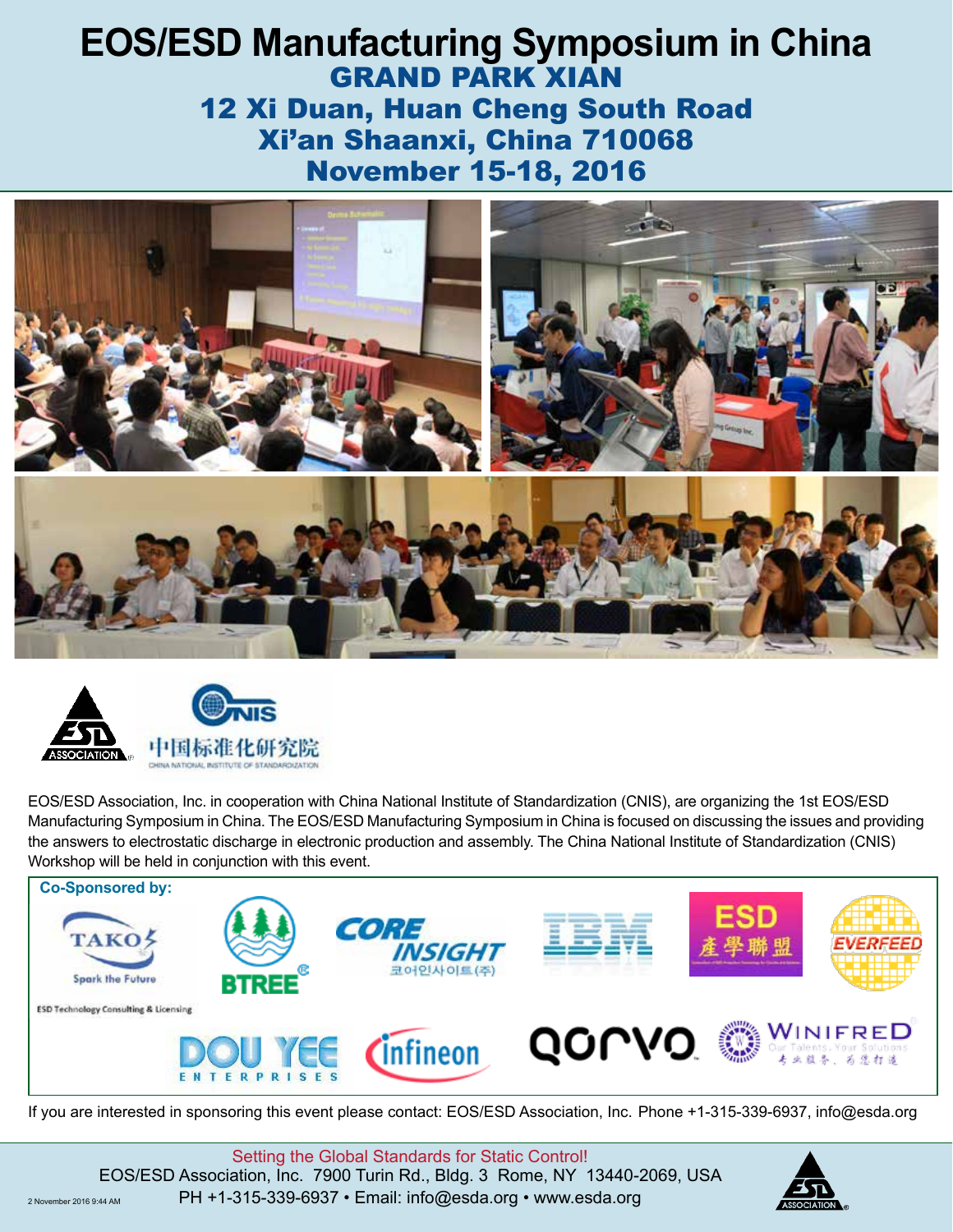# **EOS/ESD Manufacturing Symposium in China** GRAND PARK XIAN 12 Xi Duan, Huan Cheng South Road Xi'an Shaanxi, China 710068 November 15-18, 2016



# **ESD Basics** NOVEMBER 15, 2016 • 9:00 - 12:30

Instructor: Reinhold Gaertner, *Infineon Technologies*

This talk will discuss the fundamental causes of ESD and its control. It includes how ESD impacts industry, with brief explanations of charge generation, field measurement, the role of capacitance and voltage, charge measurement, and charge decay. Device failure mechanisms, including the respective test models like human body model or charged device model, will also be explained. Will discuss how to protect ESD sensitive devices and assemblies, give definitions of an electrostatic protected area (EPA), and show how to assess the risk in an automated production line.

# **Process Assessment**

## NOVEMBER 15, 2016 • 13:30 - 17:00

Instructor: Reinhold Gaertner, *Infineon Technologies*

This tutorial describes the measurement techniques that are needed for elements of ESD control programs. This covers measurement methods for compliance verification, product qualification, and trouble-shooting. These techniques will be demonstrated by actual measurements on materials and products. The seminar ends with an overview of risk analysis and trouble-shooting methodologies applied to actual field problems.

Reinhold Gaertner received his diploma in physics from the Technical University of Munich in 1987. Then he joined the Federal Armed Forces University Munich, where he was working on measurement techniques for ESD protective packaging materials. After working as an independent ESD consultant, he joined Siemens Semiconductors in 1996; which is now Infineon Technologies. He is responsible for all problems regarding external ESD protection at Infineon worldwide and also for problems in customer production, as well as for ESD device testing for qualification. Since 1989, he has lectured on static control and since 1991, he has been an active member of the German ESD Association, where he has been acting as vice president for the last couple of years. Since 1995, he has worked in the ESD standardization of IEC TC101, where he is currently convener of two working groups (static decay and device testing). In 2009, he received the outstanding contribution award of the ESDA and in 2011 he joined the ESDA board of directors.



# **ANSI/ESD S20.20 - Process Design Overview**  NOVEMBER 16, 2016 • 9:00 - 17:00

Instructor: John Kinnear, *IBM*

This overview provides instruction on designing and implementing an ESD control program based on ANSI/ESD S20.20. The course provides participants with the tools and techniques to help with the selection of the ESD controls that are appropriate for the devices to be handled.

The following topics are covered

- ANSI/ESD S20.20 Administrative Requirements Grounding/Bonding Systems
- Personal Grounding ESD Controls for the EPA Packaging Requirements

John Kinnear is an IBM Senior Engineer specializing in process & system technology, and facility certification in accordance with ANSI/ESD S20.20. He has been the ESD Site Coordinator for the Poughkeepsie site since 1989 and is currently the ESD Coordinator for IBM. As a member of the ESD Association since 1990, John has served in several Standards Development Committees. John is the appointed Technical Adviser to the United States National Committee/IEC Technical

Committee 101, where he represents the United States to the International Electrotechnical Commission (IEC). As Chair of the ESDA's Facility Certification (ANSI/ESD S20.20) development program, John coordinated the initial development of Lead Assessor training, ISO Registrar Certification and witness audits. John has served as ESD Association Vice President, Senior Vice President and President. He has also served as past General Chairman of the 2004 EOS/ ESD Symposium. For his contributions to the ESD Association John was presented with the Joel Weidendorf Award for Standards in 2005, the Outstanding Contribution Award in 2006, and the President's Award in 2010. John has presented many papers both internal to IBM and at external conferences. He participates as an instructor for the Program Management series and has presented tutorials in North America and Asia. John also holds patents in the industry.

# **Simultaneous translation services are available.**

Setting the Global Standards for Static Control! EOS/ESD Association, Inc. 7900 Turin Rd., Bldg. 3 Rome, NY 13440-2069, USA 2 November 2016 9:44 AM PH +1-315-339-6937 • Email: info@esda.org • www.esda.org

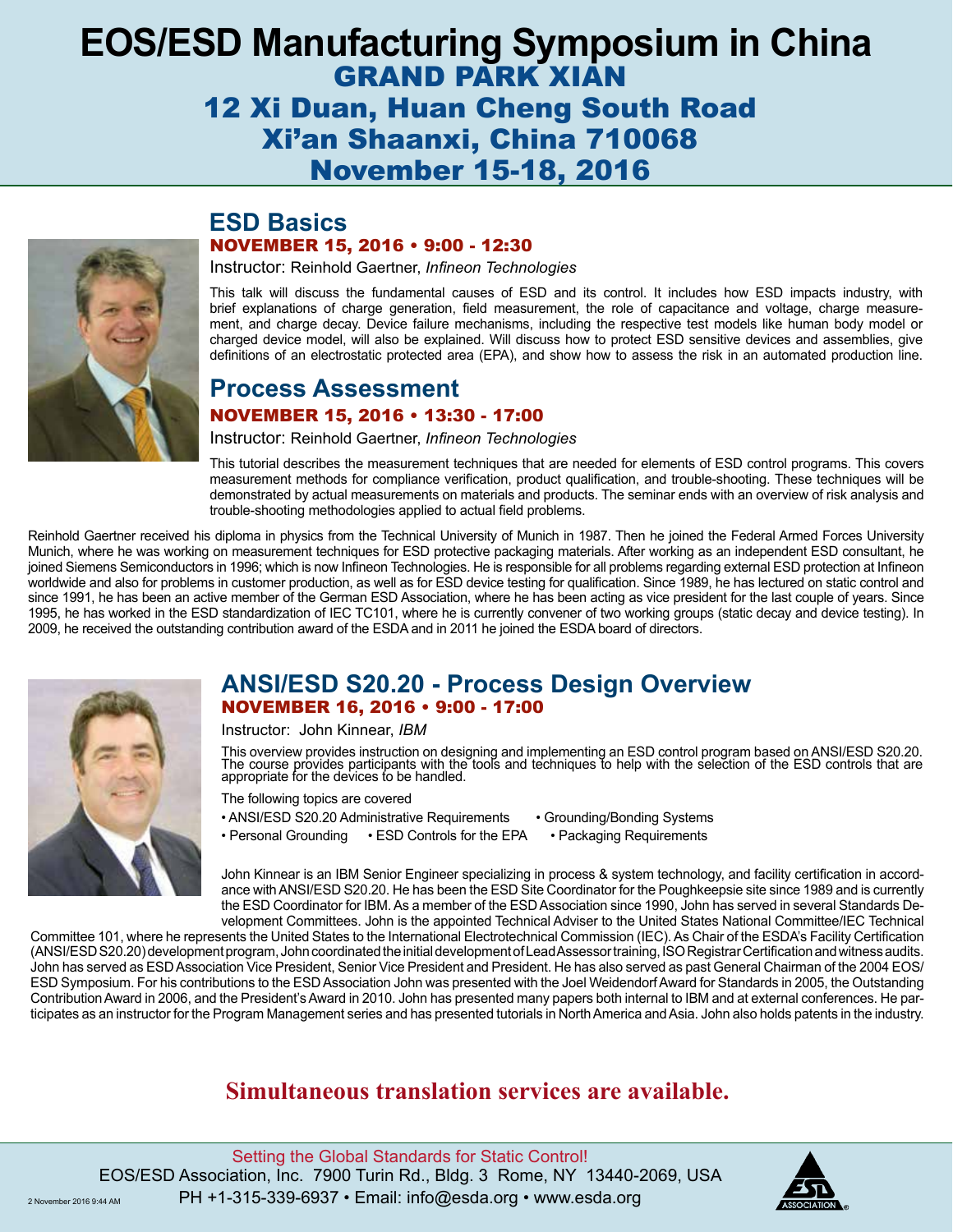# **EOS/ESD Manufacturing Symposium in China** Xian, Shaanxi Province, China November 15-18, 2016

# Schedule

| <b>VVIIVWHV</b><br><b>TUESDAY, NOVEMBER 15, 2016</b><br><b>GRAND PARK XIAN</b>    |                                                                                                                                                                                                                    | FRIDAY, NOVEMBER 18, 2016 continued |                                                                                                                                                                                                                   |
|-----------------------------------------------------------------------------------|--------------------------------------------------------------------------------------------------------------------------------------------------------------------------------------------------------------------|-------------------------------------|-------------------------------------------------------------------------------------------------------------------------------------------------------------------------------------------------------------------|
|                                                                                   |                                                                                                                                                                                                                    | $9:55 - 10:20$                      | <b>Technical Presentation 3</b>                                                                                                                                                                                   |
| $8:00 - 10:00$                                                                    | <b>REGISTRATION</b>                                                                                                                                                                                                |                                     | Dummy Versus Live ESD Sensitive Devices Charge<br>Analysis for Automated Handling Equipment ESD                                                                                                                   |
| $9:00 - 12:30$                                                                    | <b>ESD Basics</b><br>Reinhold Gaertner, Infineon Technologies                                                                                                                                                      |                                     | Qualification<br>Jeremy Ong, Bernard Chin, UTAC Headquarters Pte., Ltd.;                                                                                                                                          |
| $13:30 - 17:00$                                                                   | <b>Process Assessment</b>                                                                                                                                                                                          |                                     | L.H. Koh, Everfeed Technology Pte., Ltd,                                                                                                                                                                          |
|                                                                                   | Reinhold Gaertner, Infineon Technologies                                                                                                                                                                           | $10:20 - 11:00$                     | <b>BREAK AND EXHIBITION</b>                                                                                                                                                                                       |
| <b>WEDNESDAY, NOVEMBER 16, 2016</b><br><b>REGISTRATION</b><br>$8:00 - 10:00$      |                                                                                                                                                                                                                    | $11:00 - 11:25$                     | <b>Technical Presentation 4</b><br><b>Factory ESD Grounding System Design Applications</b>                                                                                                                        |
| $9:00 - 17:00$                                                                    | <b>ANSI/ESD S20.20 - Process Design Overview</b><br>John Kinnear, IBM                                                                                                                                              | $11:25 - 11:50$                     | Copper Hou, LEAN ESD Technology (Guangzhou) Co., Ltd.<br><b>Technical Presentation 5</b><br>A Brief Analysis of Ground Resistance of ESD<br><b>Systems in China</b><br>Xiaorong Zhuang (Chuang), Sanwei/Sunway    |
| <b>THURSDAY, NOVEMBER 17, 2016</b>                                                |                                                                                                                                                                                                                    |                                     | <b>ESD Equipment Ltd.</b>                                                                                                                                                                                         |
| <b>CNIS WORKSHOP www.esd-conf.org</b><br><b>Tianyu Fields International Hotel</b> |                                                                                                                                                                                                                    | $11:50 - 12:15$                     | <b>Technical Presentation 6</b><br>Pitfalls in ESD Control of Factories and Assembly<br><b>Plants</b>                                                                                                             |
| For complimentary admittance to the CNIS workshop EOS/ESD                         |                                                                                                                                                                                                                    |                                     | Yalong Zhang, Qorvo (Beijing) Inc.                                                                                                                                                                                |
| Manufacturing Symposium attendees may RSVP by email to<br>us-chinasccp@ansi.org   |                                                                                                                                                                                                                    | $12:15 - 13:30$                     | <b>LUNCH AND EXHIBITION</b>                                                                                                                                                                                       |
|                                                                                   |                                                                                                                                                                                                                    | $13:30 - 13:55$                     | <b>Technical Presentation 7</b><br><b>Evaluation of ESD Garment with Conductive Ribbon</b><br>Bernard Chin, Jeremy Ong, UTAC Headquarters Pte., Ltd.;                                                             |
| FRIDAY, NOVEMBER 18, 2016                                                         |                                                                                                                                                                                                                    |                                     | L.H. Koh, Y.H. Goh, Everfeed Technology Pte., Ltd.                                                                                                                                                                |
| <b>GRAND PARK XIAN</b><br>$8:00 - 10:00$<br><b>REGISTRATION</b>                   |                                                                                                                                                                                                                    | 13:55<br>14:40                      | <b>Technical Presentation 8/9</b>                                                                                                                                                                                 |
| $9:00 - 5:00$                                                                     | <b>EXHIBITS OPEN</b>                                                                                                                                                                                               |                                     | <b>EMI and Electrical Overstress</b><br>Vladimir Kraz, OnFilter                                                                                                                                                   |
| $9:00-9:05$                                                                       | <b>OPENING</b>                                                                                                                                                                                                     | 15:15<br>14:40                      | <b>BREAK AND EXHIBITION</b>                                                                                                                                                                                       |
| $9:05 - 9:30$                                                                     | <b>Technical Presentation 1</b><br>Die Attached and Wire Bonder ESD Risk Assessment<br>Y.H. Goh, W.F. Wong, Mohamed Farhan bin Azmi,<br>Mohamed Ibrahim s/o Badruddin, L.H. Koh,<br>Everfeed Technology Pte., Ltd, | $15:15 - 15:40$                     | <b>Technical Presentation 10</b><br>A Comparison Between ESD Protection Elements<br>and ESD Countermeasure Material by Using Novel<br><b>ESD Test System</b><br>Takayoshi Ohtsu, National Institute of Technology |
| $9:30 - 9:55$                                                                     | <b>Technical Presentation 2</b><br>Measurement Methods and Air Ionization Affected by<br><b>Manufacturing Changes</b><br>Arnold Steinman, Electronics Workshop,                                                    | 15:40 - 16:05                       | Numazu College; Kouichi Sagisaka, Yuka Denshi Co., Ltd.<br><b>Technical Presentation 11</b><br>Humidity Control Device for Static Charge Reduction 2<br>Albert Kow Kek Hing, ESD Consultancy Sdn., Bhd.           |
|                                                                                   | Dangelmayer Associates                                                                                                                                                                                             | 16:05 - 16:15                       | <b>CLOSING</b>                                                                                                                                                                                                    |

# **Simultaneous translation services are available.**

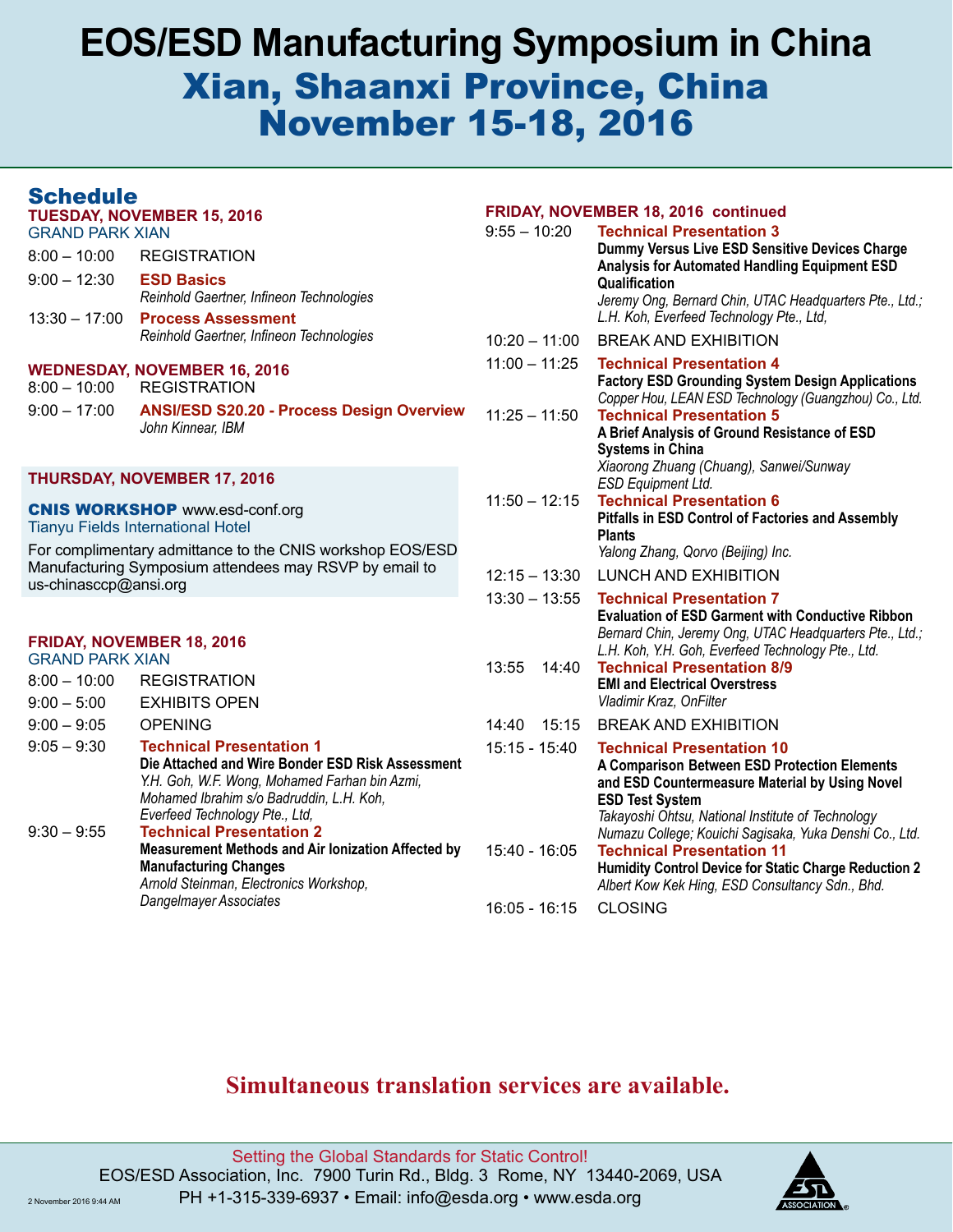# **EOS/ESD Manufacturing Symposium in China** Technical Presentations

### **Technical Presentation 1**

### **Die Attached and Wire Bonder ESD Risk Assessment**

*Y.H. Goh, W.F. Wong, Mohamed Farhan bin Azmi, Mohamed Ibrahim s/o Badruddin, L.H. Koh, Everfeed Technology Pte., Ltd,*

ANSI/ESD SP10.1 acts as an ESD risk assessment guideline for test person- nel to audit automated handling equipment. Two units each of die attached and wire bonder machine were audited. Additional ESD risk assessment considerations, on top of ANSI/ESD SP10.1, were proposed and discussed.

### **Technical Presentation 2**

### **Measurement Methods and Air Ionization Affected by Manufacturing Changes**

*Arnold Steinman, Electronics Workshop, Dangelmayer Associates*

Manufacturing has brought increased semiconductor device functionality through smaller geometries, larger wafer sizes, and faster operating speeds, as well as increased disk drive storage density. It has also resulted in lower ESD withstand voltages for products. Measurements are needed to assure that the manufacturing process can safely handle these products. To produce these advanced technologies the use of air ionization for static control has changed. This paper explores measurement methods for process risk assessment and new ionization requirements.

### **Technical Presentation 3**

### **Dummy Versus Live ESD Sensitive Devices Charge Analysis for Automated Handling Equipment ESD Qualification**

*Jeremy Ong, Bernard Chin, UTAC Headquarters Pte., Ltd.; L.H. Koh, Everfeed Technology Pte., Ltd,*

Dummy units are commonly used for automated handling equipment (AHE) ESD qualification prior to releasing for production, due to resource limitations. Charge analysis for one hour vs 72 hours baking time for ESD sensitive devices (ESDS) were studied. This paper proposes live ESDS for AHE ESD qualification.

### **Technical Presentation 4**

**Factory ESD Grounding System Design Applications**

*Copper Hou, LEAN ESD Technology (Guangzhou) Co., Ltd.*

This paper begins by demonstrating ESD control principles of ESD grounding and equipotential bonding, and derive what is effective or better ESD grounding system designs in an EPA. An equipotential based composite ESD grounding system practice is raised.

- Personnel electrical safety assurance is also demonstrated in relation with an ESD grounding system design. Several facility cases and issues related with ESD grounding are shared.
- Finally, this paper provides a clear design guideline for facilities especially in China to set up their appropriate ESD grounding system.

### **Technical Presentation 5**

### **A Brief Analysis of Ground Resistance of ESD Systems in China**

*Xiaorong Zhuang (Chuang), Sanwei/Sunway ESD Equipment Ltd.* 

At microelectronics super large-scale integrated circuits, the fine devices within can be broken down, with just a few volts of electrostatic micro-voltage, or be burnt the devices due to overcurrent. Therefore, as the demands of the information technology industry evolve, the problem of how to effectively control static charge accumulation and discharge in the production, storage, and transport of microelectronics continues to present new challenges.

### **Technical Presentation 6**

### **Pitfalls in ESD Control of Factories and Assembly Plants**

*Yalong Zhang, Qorvo (Beijing) Inc.*

In this presentation the author will share 3 case studies were ESD failures were observed in the factory. All of these were due to some type of ESD event occurring in a processing tool caused by a dynamic event. In most cases, the issue was not observed until parts with sensitivities of 125 to 250V HBM or 125 to 250V CDM were processed. In each case, a resolution was found for the problem but investigation was required to fully understand and address the issue.

### **Technical Presentation 7**

### **Evaluation of ESD Garment with Conductive Ribbon**

*Bernard Chin, Jeremy Ong, UTAC Headquarters Pte., Ltd.; L.H. Koh, Y.H. Goh, Everfeed Technology Pte., Ltd.*

A new batch of ESD garment (smock) was found to fail on compliance verifitached with conductive ribbon will have longer durability. This paper evaluates the durability of two types of smocks up to 110 and 420 washes.

#### **Technical Presentation 8/9 EMI and Electrical Overstress**

*Vladimir Kraz, OnFilter*

High-frequency noise, or Electromagnetic Interference (EMI) in manufacturing environment has a potential of creating a number of problems, including:

- Equipment malfunctioning
- Errors in measurements
- Component damage
- Interference with wireless communication

Without proper measurements it is impossible to effectively control EMI This paper describes basics of measurement of conducted EMI in manufacturing environment and EMI diagnostics. Due to limitations of time the focus is made on practical aspects of measurements, not on theoretical foundation.

- What is EOS and its importance
- EMI as a significant cause of EOS
- How does EMI turn into EOS
- EMI sources in automated equipment
- Acceptable EMI limits
- Mitigation of EMI-caused EOS

### **Technical Presentation 10**

#### **A Comparison Between ESD Protection Elements and ESD Countermeasure Material by Using Novel ESD Test System**

*Takayoshi Ohtsu, National Institute of Technology Numazu College; Kouichi Sagisaka, Yuka Denshi Co., Ltd.*

The countermeasure technology in the system level is important for the next generation electric devices. The purpose of this study is to support the countermeasure technology in Factory level, Component level and System level using the developed observation system that ESD gun to protection element can observe Current waveform, Voltage waveform and Radiated electromagnetic waveform.

### **Technical Presentation 11**

**Humidity Control Device for Static Charge Reduction 2** *Albert Kow Kek Hing, ESD Consultancy Sdn., Bhd.*

The RH static eliminator presented here is an advanced version to that presented in Singapore ESD Symposium 2012. The device comprises a moisture generator and delivery system to eliminate/minimise static charges like a maintenance-free air ioniser. This novel device is readily scalable to multiple workstations hence achieving substantial cost advantage

# **Simultaneous translation services are available.**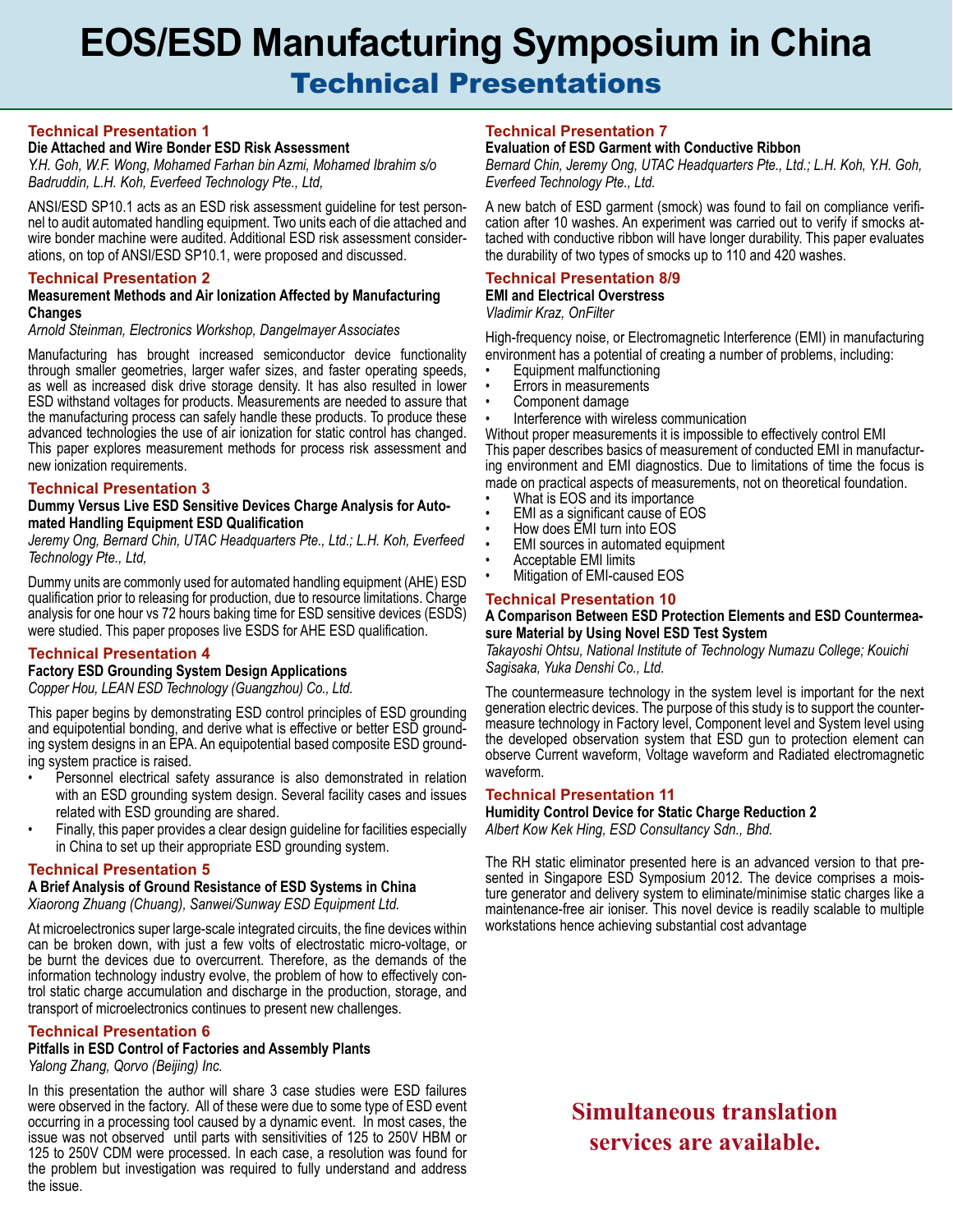# **EOS/ESD Manufacturing Symposium in China** Xian, Shaanxi Province, China November 15-18, 2016 中国标准化研究院

**Register online at www.cvent.com/d/dvq8hb**

**Please Print or Type (Your name and company will appear on badge and/or certificate exactly as written below.)**

| $\Box$ Tutorials November 15-16, 2016     | $\mathbb{S}$<br>680 USD |  |
|-------------------------------------------|-------------------------|--|
| $\Box$ Symposium Only November 18, 2016   | \$400 USD               |  |
| Symposium Bundle November 15-16,18, 2016* | \$1,080 USD             |  |

**\*CNIS WORKSHOP November 17, 2016 is not included.** For complimentary admittance to the CNIS workshop EOS/ESD Manufacturing Symposium attendees may RSVP by email to us-chinasccp@ansi.org. For more information on the CNIS workshop visit: www.esd-conf.org.

**Payment Information** Only checks drawn in U.S. currency on a U.S. bank that is a member of the Federal Reserve will be accepted; make checks payable to EOS/ESD Association, Inc.

|                                                                                                                                                                                                                            |                                                                                                                                                                                                                                                                                                                                        | _Security code:__________________________ |  |
|----------------------------------------------------------------------------------------------------------------------------------------------------------------------------------------------------------------------------|----------------------------------------------------------------------------------------------------------------------------------------------------------------------------------------------------------------------------------------------------------------------------------------------------------------------------------------|-------------------------------------------|--|
|                                                                                                                                                                                                                            |                                                                                                                                                                                                                                                                                                                                        |                                           |  |
|                                                                                                                                                                                                                            |                                                                                                                                                                                                                                                                                                                                        | _Zip/Postal Code:_______________________  |  |
| Payment • Company purchase orders not accepted.<br><b>Registration Information</b><br>For credit card payments:<br><b>Register online at:</b><br><b>ESD Association</b><br>www.esda.org/events<br>Phone: +1 (315) 339-6937 | Co-Sponsored by<br>Core Insight, Inc.<br>Dou Yee Enterprises (S) Pte. Ltd.<br><b>ESD Technology Consulting &amp; Licensing</b><br>Everfeed Technology Pte Ltd.<br>IBM<br>Infineon Technologies<br><b>National Chiao Tung University</b><br>Qorvo, Inc.<br>Shenzhen BTree Industrial Co. Ltd.<br>Winifred International Technology Ltd. |                                           |  |

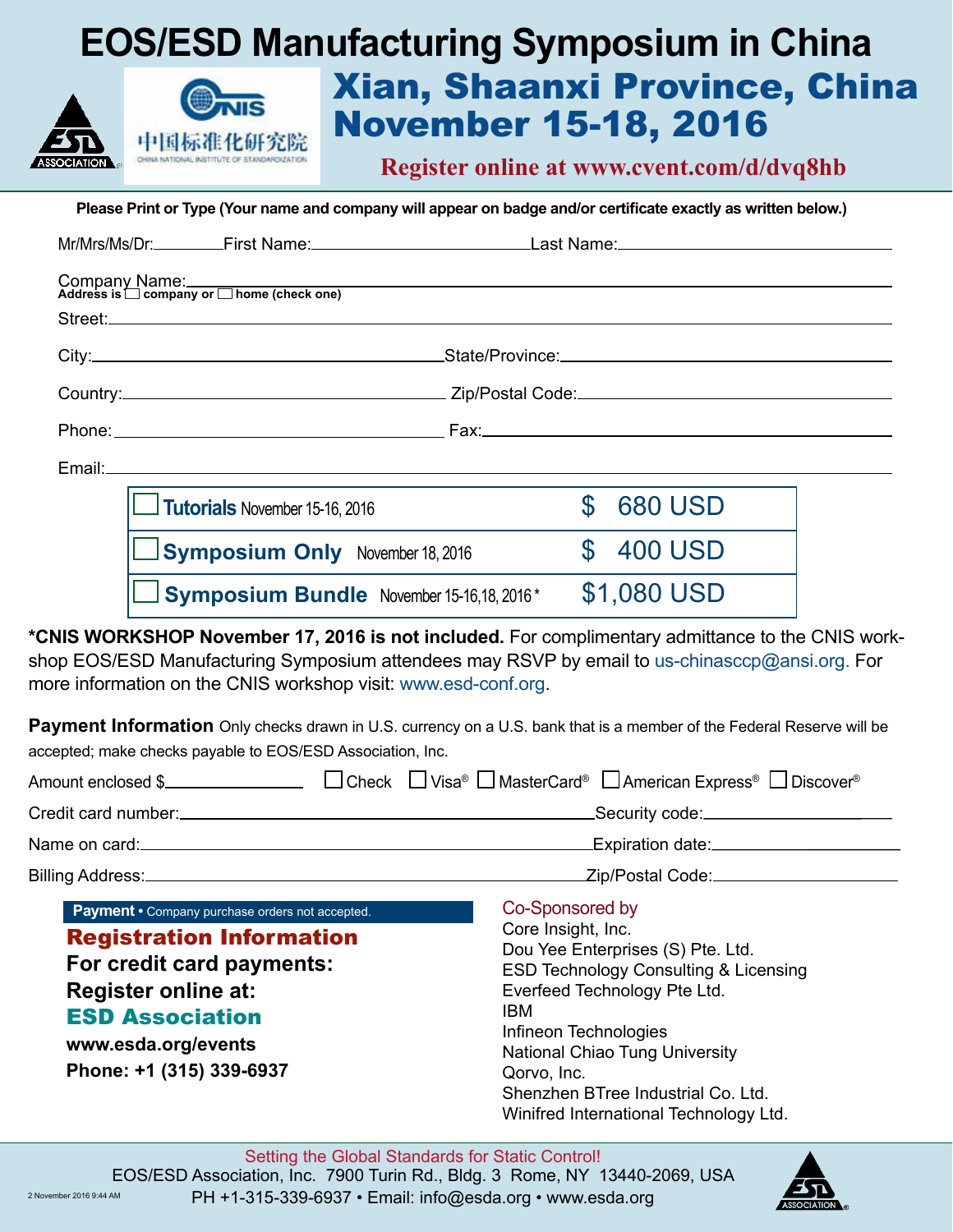# **EOS/ESD Manufacturing Symposium in China** GRAND PARK XIAN **12 Xi Duan, Huan Cheng South Road<br>
Yilon Sheemyi China Z40068** Xi'an Shaanxi, China 710068 Xi'an Shaanxi, China 7 10000<br>November 15-18, 2016

# EXHIBITS OPEN 9:00 – 5:00 FRIDAY, NOVEMBER 18, 2016

**Promote your company by exhibiting at the EOS/ESD Manufacturing Symposium. Table Top Exhibit Space Rental: \$1,000.00 USD - payable to ESDA only.**

### **EXHIBITORS**

**ESD Technology Consulting & licensing Co., Ltd.** Booth 1 Futian District, Shenzhen 518000 CHINA Web Site: www.esdconsultancy.com/

**Polyonics, Inc.** Booth 7 Westmoreland N.H. 03467 USA Web Site: www.polyonics.com/

**Promote your company by exhibiting at the**  Qiuchang Town, Huizhou **Shenzhen Btree Industrial Co., Ltd.** Booth 2

Guangdong CHINA<br>Web Site: www.szbtree.com **The Exhibit Space Rental:**  $\frac{1}{2}$ ,  $\frac{1}{2}$ ,  $\frac{1}{2}$ ,  $\frac{1}{2}$ ,  $\frac{1}{2}$ ,  $\frac{1}{2}$ ,  $\frac{1}{2}$ ,  $\frac{1}{2}$ ,  $\frac{1}{2}$ ,  $\frac{1}{2}$ ,  $\frac{1}{2}$ ,  $\frac{1}{2}$ ,  $\frac{1}{2}$ ,  $\frac{1}{2}$ ,  $\frac{1}{2}$ ,  $\frac{1}{2}$ ,  $\frac{1}{2}$ ,  $\frac{1}{2$ Guangdong CHINA

# **Winifred International Technology Ltd.**<br>Booth 6

Booth 6 Shanghai 201114 CHINA Web Site: www.winifred-hk.com



# **SYMPOSIUM COMMITTEE**

## **Management Committee Chairs:**

Reinhold Gaertner, Infineon Technologies John Kinnear, IBM Marcus Koh, Everfeed Technology Pte., Ltd. Joshua Yoo, Core Insight, Inc.

**ESDA Executive Director:** Lisa Pimpinella

## **Technical Program Committee:**

Rita Fung, Cisco Systems, Inc. Alessio Griffoni, Osram Marcus Koh, Everfeed Technology Pte., Ltd. Steve Kuo, Winifred International Technology, Ltd. Shih-Ming Lee, STMicroelectronics Delon Liu, Shenzhen Btree Industrial, Co. Ltd. Joshua Yoo, Core Insight, Inc.

# **ACCOMMODATIONS Accomodations**

# **November, 15-16 ESDA Tutorial Program November 15-16 ESDA Tutorial Program November, 18 EOS/ESD Manufacturing Symposium November 18 EOS/ESD Manufacturing Symposium** Grand Park Xian Grand Park Xian

12 Xi Duan, Huan Cheng South Rd. 12 Xi Duan, Huan Cheng South Rd. Xi Duan, Fiuan Orieng Obum Ru.<br>Cheese Province, 710068 China Xian, Shaanxi Province, 710068 China<br>Di E-Mail: tegan.zhang@parkhotelgroup.com Phone: +86-29-87608888 E-Mail: holly.yao@parkhotelgroup.com<br>... Superior room: RMB500 (including two breakfasts). Website: http://www.parkhotelgroup.com

# **November, 17 CNIS WORKSHOP November 17 CNIS Workshop**

## Tianyu Fields International Hotel Tianyu Fields International Hotel

No239,3Rd Shenzhou Rd, Xi'an (Shaanxi), China Phone: +86-29-85586666 E-Mail: tanglonghotel@163.com Street View (Double): RMB468 (including two breakfasts) Room rate: Street View (Double): 468 RMB / day (including two breakfasts). Garden View (Single): RMB400 (including one breakfast)

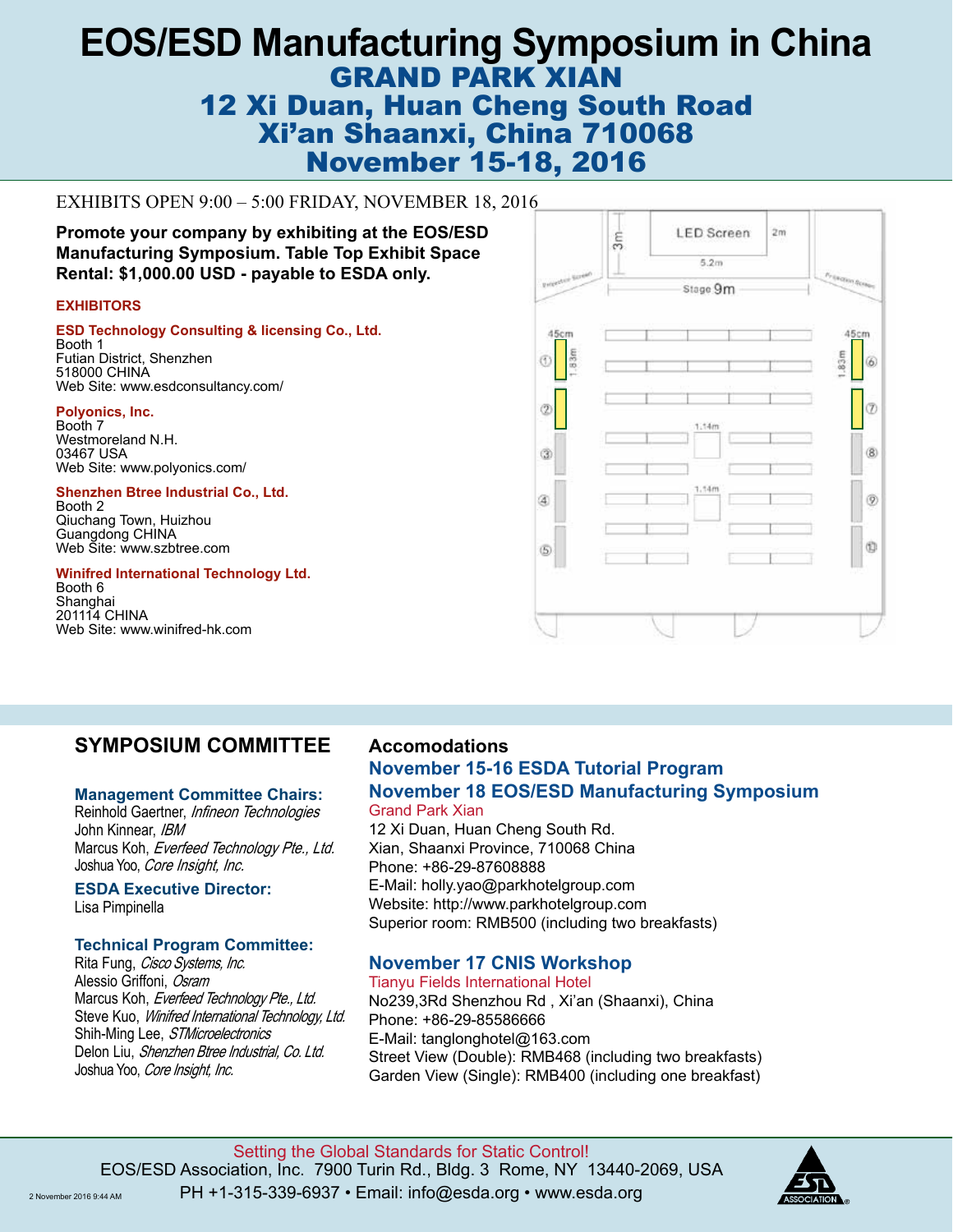# **EOS/ESD Manufacturing Symposium in China** GRAND PARK XIAN GRAND PARK XIAN 12 Xi Duan, Huan Cheng South Road 12 Xi Duan, Huan Cheng South Road Xi'an Shaanxi, China 710068 Xi'an Shaanxi, China 710068 **EXHIBITS OPEN 9:00 – 5:00 FRIDAY, NOVEMBER 18, 2016 EOS/ESD Manufacturing Symposium in China** November 15-18, 2016

## **APPLICATION FOR EXHIBIT SPACE**

| Please provide web address to be used for your link on ESDA website: _______________________________                                                                                                                                                                                                                                     |  |  |  |  |
|------------------------------------------------------------------------------------------------------------------------------------------------------------------------------------------------------------------------------------------------------------------------------------------------------------------------------------------|--|--|--|--|
|                                                                                                                                                                                                                                                                                                                                          |  |  |  |  |
| We are Manufacturers Other (please specify) Measurem Manufacturers Control Control of the Manufacturers Control of the Manufacturers Control of the Manufacturers Control of the Manufacturers Control of the Manufacturers Co                                                                                                           |  |  |  |  |
| Exhibit Space Rental: \$1,000.00 USD<br>FULL PAYMENT DUE WITH REGISTRATION                                                                                                                                                                                                                                                               |  |  |  |  |
| Requested Booth Space______Second choice_____Third Choice_____                                                                                                                                                                                                                                                                           |  |  |  |  |
|                                                                                                                                                                                                                                                                                                                                          |  |  |  |  |
|                                                                                                                                                                                                                                                                                                                                          |  |  |  |  |
| Name on card: <u>contract and contract and contract and contract and contract and contract and contract and contract and contract and contract and contract and contract and contract and contract and contract and contract and</u>                                                                                                     |  |  |  |  |
|                                                                                                                                                                                                                                                                                                                                          |  |  |  |  |
|                                                                                                                                                                                                                                                                                                                                          |  |  |  |  |
| APPLICATION.                                                                                                                                                                                                                                                                                                                             |  |  |  |  |
| Application By: (Signature)                                                                                                                                                                                                                                                                                                              |  |  |  |  |
| NOTES:<br>1. Each exhibitor receives one (1) symposium registration package for each booth rented.<br>2. SPACE WILL BE ASSIGNED IN THE ORDER OF RECEIPT OF REGISTRATION<br>3. Management reserves the right to relocate exhibit space, as necessary, to conform to show regulations.<br>Setting the Global Standards for Static Control! |  |  |  |  |
| EOS/ESD Association, Inc. 7900 Turin Rd., Bldg. 3 Rome, NY 13440-2069, USA                                                                                                                                                                                                                                                               |  |  |  |  |